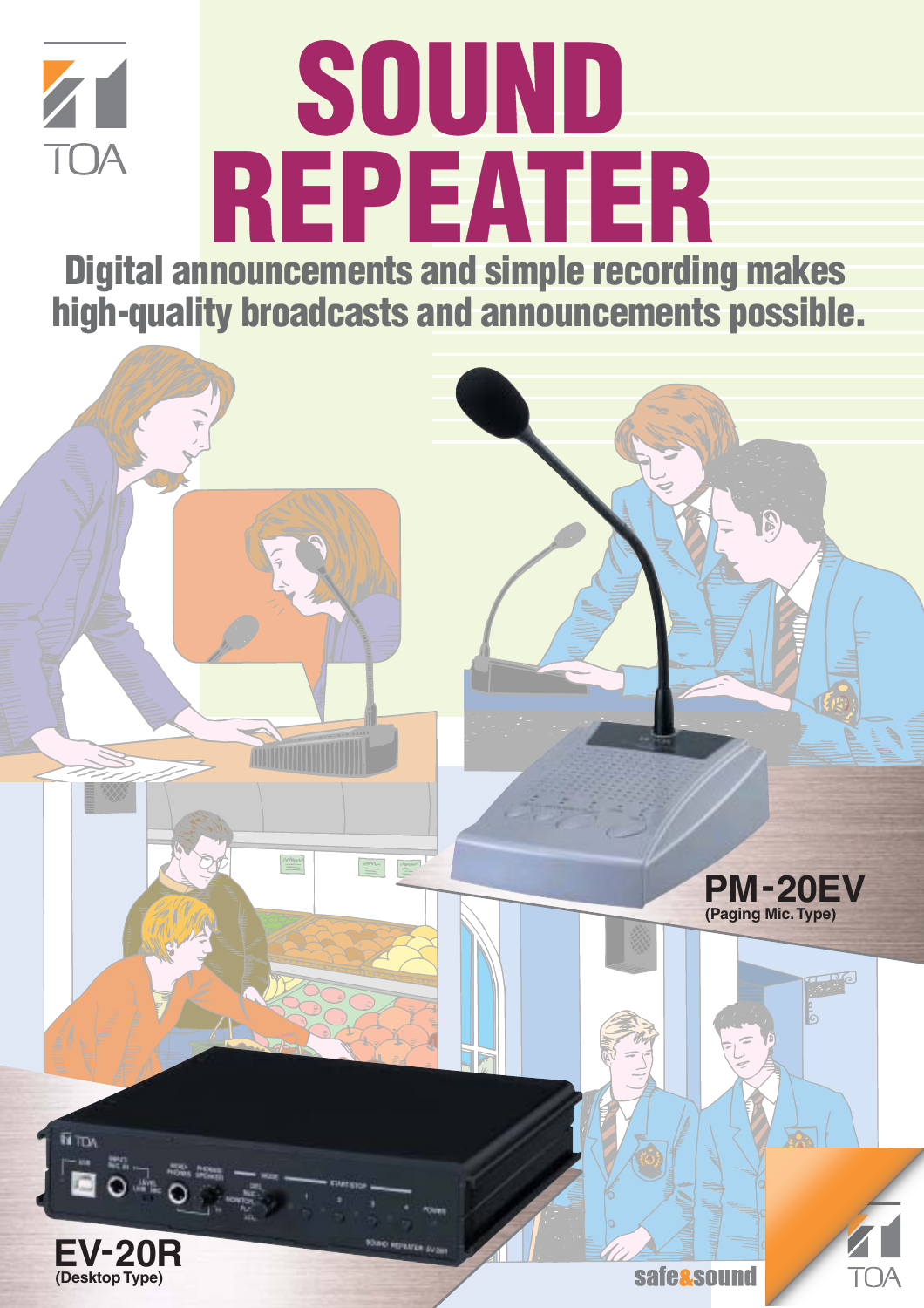### **Digital advantages contribute to enha and ease of installation.**

**For department stores, offices, schools, stations and anywhere announcements are needed, the EV-20R and PM-20EV help assemble a system that makes good use of the advantages only digital technology can provide. Using flash memory for recording and storing messages allows unlimited announcement repeats without the sound deterioration associated with analog recording and repeated playback.**

#### **Main System Features**

#### **Digital advantages make all the difference.**

**EV-20R**

Incorporating digital circuitry and technology do a lot to simplify operation and allow greater ease of use. The built-in flash memory provides enough storage capacity for up to three minutes of announcements. Recording perfect announcements becomes foolproof, allowing the user to overwrite mistakes until an announcement is perfect. Once announcements are ready, they can be programmed to repeat and sound quality is never compromised, even if a message is repeated over and over. The sound remains crisp and clear and easily intelligible thanks to digital recording/playback.

#### **Recording quality is the same as CD-quality.**

The reason for the extraordinary sound quality that the EV Series makes possible is that announcements are recorded in the same way as CDs at a 44.1kHz, 16 bit quantisation sampling rate. Recording is accomplished without using any compression for the best possible sound quality.

#### **Digital also eliminates maintenance.**

Since flash memory is used to store recorded announcements, there are no mechanical moving parts that could wear out with constant use, making the Sound Repeater maintenance-free. Even other digital systems that make use of CDs are subject to servicing at some time due to the CD mechanism that is incorporated.

#### **Making sure recorded announcements are perfect.**

**PM-20EV**

To make recordings that are the best possible, an Automatic Gain Control (AGC) is built-in to eliminate differences in recording levels so that all announcements can be heard without annoying volume level variations.

#### **Punctuating announcements with chimes.**

Particularly useful in schools and stores, announcements can be prefixed and ended with a chime.

A CD-ROM containing a wide assortment of music selections and messages for specific situations as well as various chimes is included with the EV-20R and PM-20EV. It can be accessed on a PC connected to the EV-20R and PM-20EV via USB and the user can transfer whatever is desired.

| 53.00           | ٠                    | <b>Superintend</b>                  | -                                            | 844<br><b>Bright</b> |
|-----------------|----------------------|-------------------------------------|----------------------------------------------|----------------------|
| <b>PEC</b>      | $1 + 1$              |                                     |                                              | 101221               |
| in.             |                      |                                     |                                              |                      |
|                 | ÷                    |                                     |                                              | line mercer          |
| <b>START I</b>  | <b>Address</b>       | <b><i><u>Little comment</u></i></b> | <b>ISO</b><br><b>TILESEE</b><br><b>State</b> | <b>British</b>       |
| 46 <sup>2</sup> | <b>TANK II</b>       |                                     |                                              | <b>HELL</b>          |
|                 |                      |                                     |                                              | п                    |
| <b>WITT</b>     | п<br>--              |                                     |                                              |                      |
| $+$             | <b>Separate</b><br>w |                                     |                                              |                      |
|                 |                      |                                     | ___                                          |                      |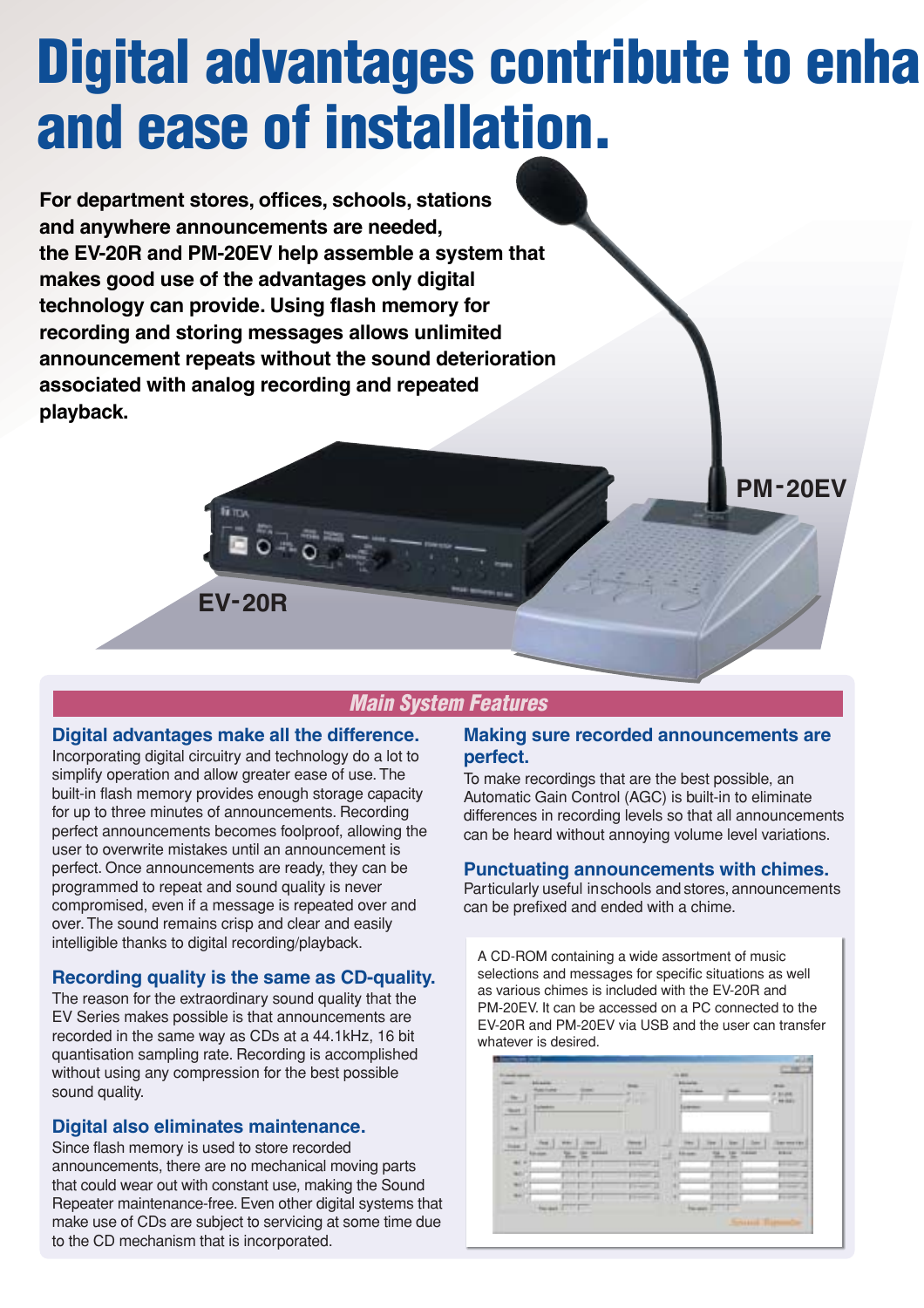## **nced performance, simpler recording**

### **Unit Features**



#### **EV-20R Sound Repeater (DesktopType)**

- Up to 4 separate message selections or announcements to a total maximum of three minutes may be recorded for playback as desired. Front panel-mounted recording inputs (mic./line switchable) keep the process simple.
- A built-in interval timer allows messages to be repeated at various time intervals (0,5,10, and 30 seconds or 1,5,10, and 30 minutes or 1 hour or  $\infty$ ).
- A 3W/8Ω amplifier section is built-in, allowing the EV-20R to be directly connected to speakers. A control for adjusting an external input source level is convenient when setting up programmed playback.
- A line input and output are included for connecting various other program sources including CD players or dedicated BGM units.



**EV-20R used with a distributed speaker system proves ideal for use in supermarkets and department stores.**